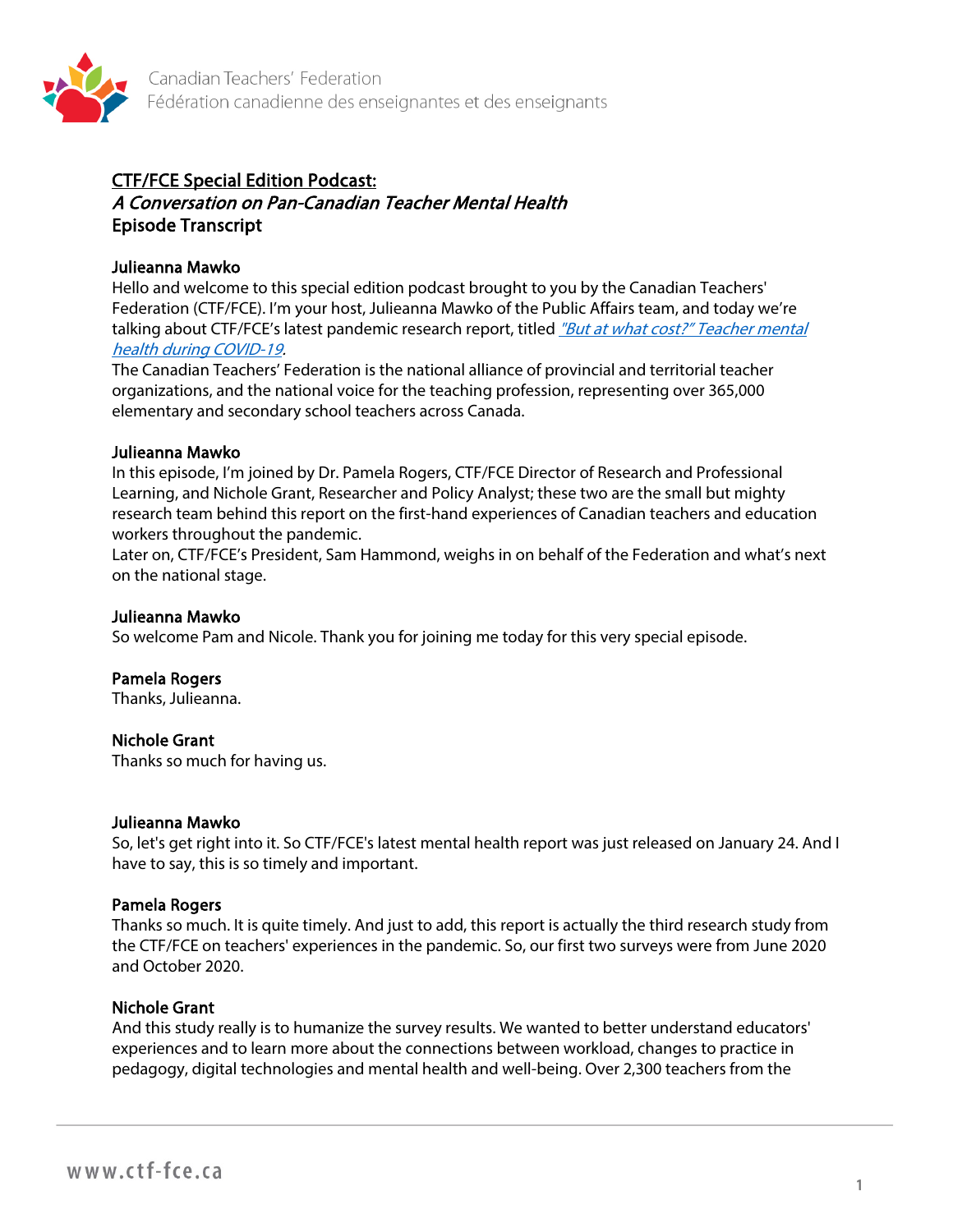

October 2020 Teacher Mental Health Check-in survey volunteered to be contacted for a follow-up interview. And 110 teachers were recruited from across CTF/FCE's 18 Member and Associate Organizations. We ended up with a total of 32 open-ended, semi-structured interviews that were conducted from February 20 to April 4, 2021. And interviews were in both official languages depending on the language preferences of the participants.

### Pamela Rogers

Yes, exactly. And the research question that underlined the research report really is: what are teachers' day-to-day realities living and working in the COVID-19 pandemic?

#### Julieanna Mawko

Wonderful, thank you so much for that helpful overview. Now, I think it's fair to say that this report generated a lot of rich data; can you give us a quick recap of the report and its findings?

#### Pamela Rogers

Sure, so overall, we gathered about 24 hours of education workers' and teachers' narratives. And so what we were looking for was an in-depth understanding of what living through a pandemic and teaching or working in schools through a pandemic look like, especially during the 2020 and 2021 school year. And so in the report, what you'll find is just how complex and entangled teachers lives are with their personal life, their work life, and their mental health and well-being. And so our analysis really aimed at taking apart these threads to make it understandable and approachable for all readers, but also to provide specific examples from teachers lives as it connects to mental health more generally.

### Nichole Grant

And what we found was that there was deteriorating mental health in Canadian public school teachers and educators, and it has been caused in part by continued increased workload, uncertainty, and inadequate support from schools, boards and districts and Ministry leadership. Overall, we found that this report really reinforces prior research that Canadian education workers' [and] their experiences teaching through COVID-19 are intimately connected in their mental health and their sense of well-being.

#### Julieanna Mawko

I see, especially with the recent launch of CTF/FCE's social media campaign #WeNeed2Talk, we're seeing a collective sense of emergency, uncertainty and crisis among teacher and education workers from coast to coast to coast. Can you tell me about some things that are unique about teachers' realities, working and living during the COVID-19 pandemic?

### Pamela Rogers

Yes, so I mean, there's several, or there are many that we could point out, but the first thing that comes to mind for me is that teachers are very much at the center of socio-political and economic decisions in ways that many people haven't experienced. So, just as an example, decisions to close or to open schools, to provide or not provide proper personal protective equipment (PPE) and masks, to spend or not spend any of the federal money that was set aside for each province and territory to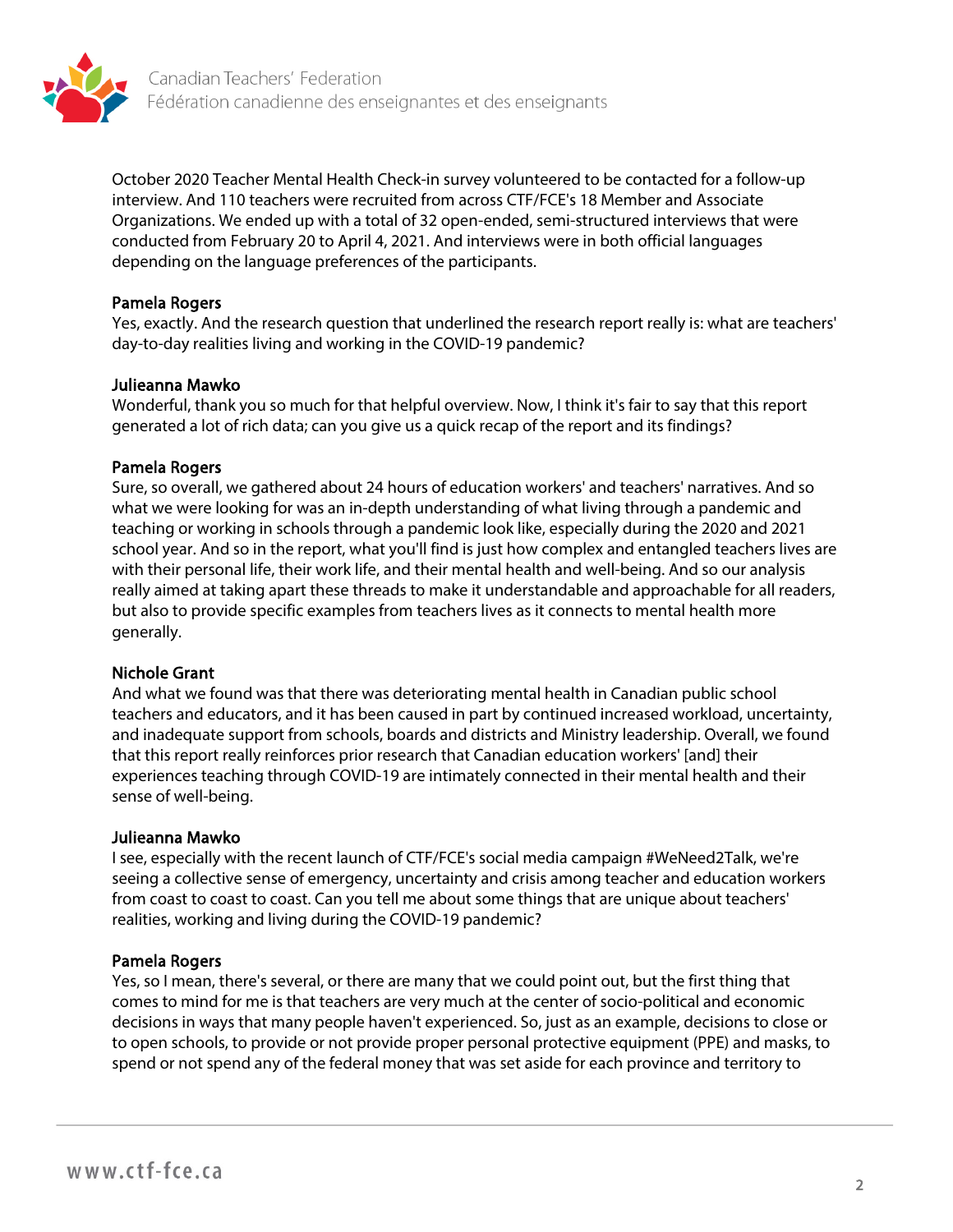

safely reopen schools, and that includes updating ventilation systems. So many of these decisions to use or to not use, or to open or to reopen, many of these are political decisions. So many teachers had to rely on the provincial and territorial leadership, and depending on the region, what you think might be very common sense, so you would think that money would be used to make schools safer, actually ended up being incredibly political and controversial. And so education workers, like health care workers, were frontline workers in that sense, throughout the pandemic and continuing in the pandemic. Yet they're at the mercy of decision-making that shape their daily lives and the work so much so that in some cases, what we heard from teachers was that their daily work was no longer recognizable to them.

#### Julieanna Mawko

Now amongst these realities, we're also seeing the lines between home and work life being blurred below and beyond belief, and teachers being pulled in multiple directions and are increasingly always "on". Can you speak to some of these realities that teachers are facing both in and out of the classroom?

### Nichole Grant

Of course, again, there's so many things we could talk about. But the reality is the classroom is a very different place now. Teachers provided stories of needing to do so many things in their professional repertoires from scratch. They had to rethink their pedagogies to be adaptive to multiple and changing modalities, they had to find ways of embedding enhanced health and safety protocols into their classrooms. It was taking teaching time to clean desks, it was forgoing sensory bins because they didn't have time to sanitize. It was using personal funds to buy ready-made digital lessons because they had no time to plan for their own. These were just some of the things that teachers did to survive as best they could and to maintain their classrooms as best they could. The classroom is also no longer simply a physical space. So, educators described that one of the biggest effects was often losing that physical ability to connect with students that the classroom really gives them. So, they emphasized how difficult maintaining connections with students and with colleagues are when you can't physically be together. And when students are struggling and disengaged, it's really hard to connect when all you get is a black screen. Online distant teaching is part of the current teaching reality. And it's one that scares educators in its potential trajectories from industrial and privatized models of education, but also for how it takes away from those important connections with students. There were so many stories of teachers making hard decisions always at their own risk or detriment, but always for students and their success. Teachers consistently went through great lengths to connect and support their students in whatever kind of classroom context they found themselves in.

#### Julieanna Mawko

Now, I know it's been said before, and it deserves repeating: Teachers and education workers are honestly superheroes. I could not even begin to imagine juggling all those demands and growing workload, on top of navigating and implementing the often-changing protocols for enhanced health and safety, as you mentioned, Nicole. So, I'm curious to know, as you were conducting the research, what stood out to you the most or surprised you?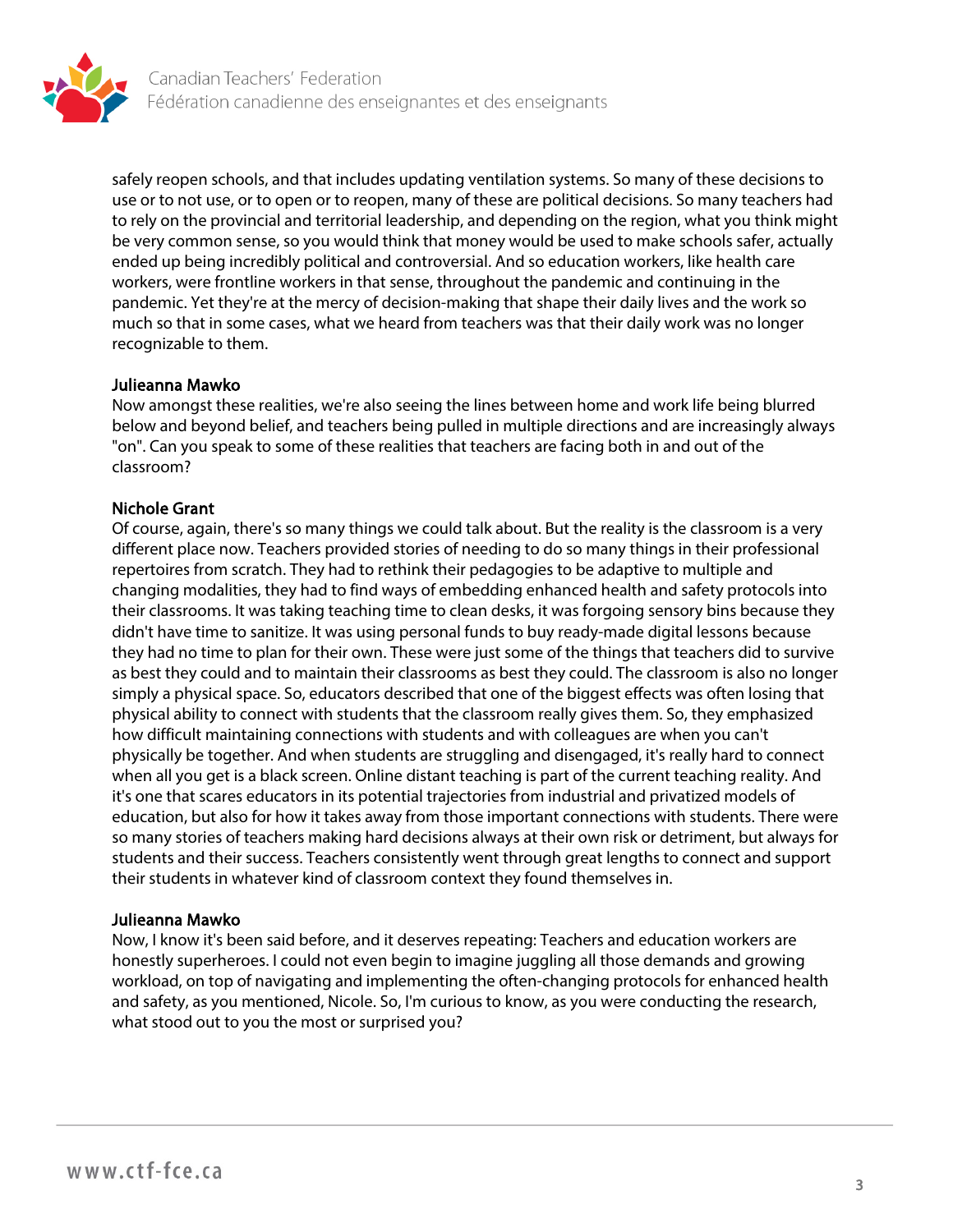

### Pamela Rogers

For me, there were so many moments that were surprising or stood out, but I'm just thinking of teachers and education workers, and they really are superheroes, and they should be commended for all that they do. But at the same time, I think we also need to recognize that teachers are humans, and that they have finite amounts of energy and resources just like anyone else. And so, it's great that teachers are receiving praise, and they absolutely deserve it, but I think it's also very difficult to live up to being a hero or being held to an impossible standard over such a long and arduous period of time. So, this was something that stood out for me, just how teachers were struggling with the hero identity. And what I found surprising was how difficult it was also to do this research and to speak to teachers about this. So as a former high school teacher, I deeply empathize with their experiences, and I could really feel what it would have been like for them in the classroom at this time. So going through lockdown at the same time, and having my own experience of the pandemic just made the research all the more real. So, it didn't really feel like I was studying teachers per se, it was much more immersive in that respect. And something else I want to mention was, that was unexpected in some ways, was how generous the participants were. They were very honest. They were open and authentic. And it was like we were sitting in the same room in our conversations, even though they were virtual. So even though they were strangers at the beginning, by the end of every conversation, it definitely felt like we were more like colleagues. And that connection really surprised me every time. And so, I think one of the unexpected outcomes emerging from the interview process was realizing that the sustained depth and intensity of education workers' struggles across Canada really needs to be looked at closely and carefully. And so, although we have data indicating what difficulties teachers faced earlier in the pandemic, after listening to the accounts of personal and professional struggles that teachers were facing, it just gave a different type of research that humanized the earlier data that we had collected.

### Nichole Grant

I think that really builds on what I was thinking, I would say too Pam, in that I didn't expect to carry the emotions of the whole research and reporting process as much as I did. Like I didn't foresee the amount of closeness or how deep the relationships would be, even from such short conversations and with people I was speaking with for the first time. And that was really something that we wanted to make sure we communicated in the report, that kind of emotional weight of these topics and the connection that that emotional weight gives these topics and these issues, and it's a connective affect. And despite that, I was still surprised how much the graphic components of the report would amplify the message in the way that it has. So, I'm gonna thank our graphic artist, Rolf-Carlos Klausener, here. And he really brought our sketches to life, and not just our sketches, but the stories and quotations of educators. The words and images really speak together. And I find that also speaks to how we concluded the report, that we're connected and recognizing those connections through the conversations we had with teachers is an important step for advocacy.

#### Julieanna Mawko

Wonderful, thank you so much, Pam and Nichole, for that. Now, looking forward, what has your extensive research revealed in terms of what needs to happen to address this crisis?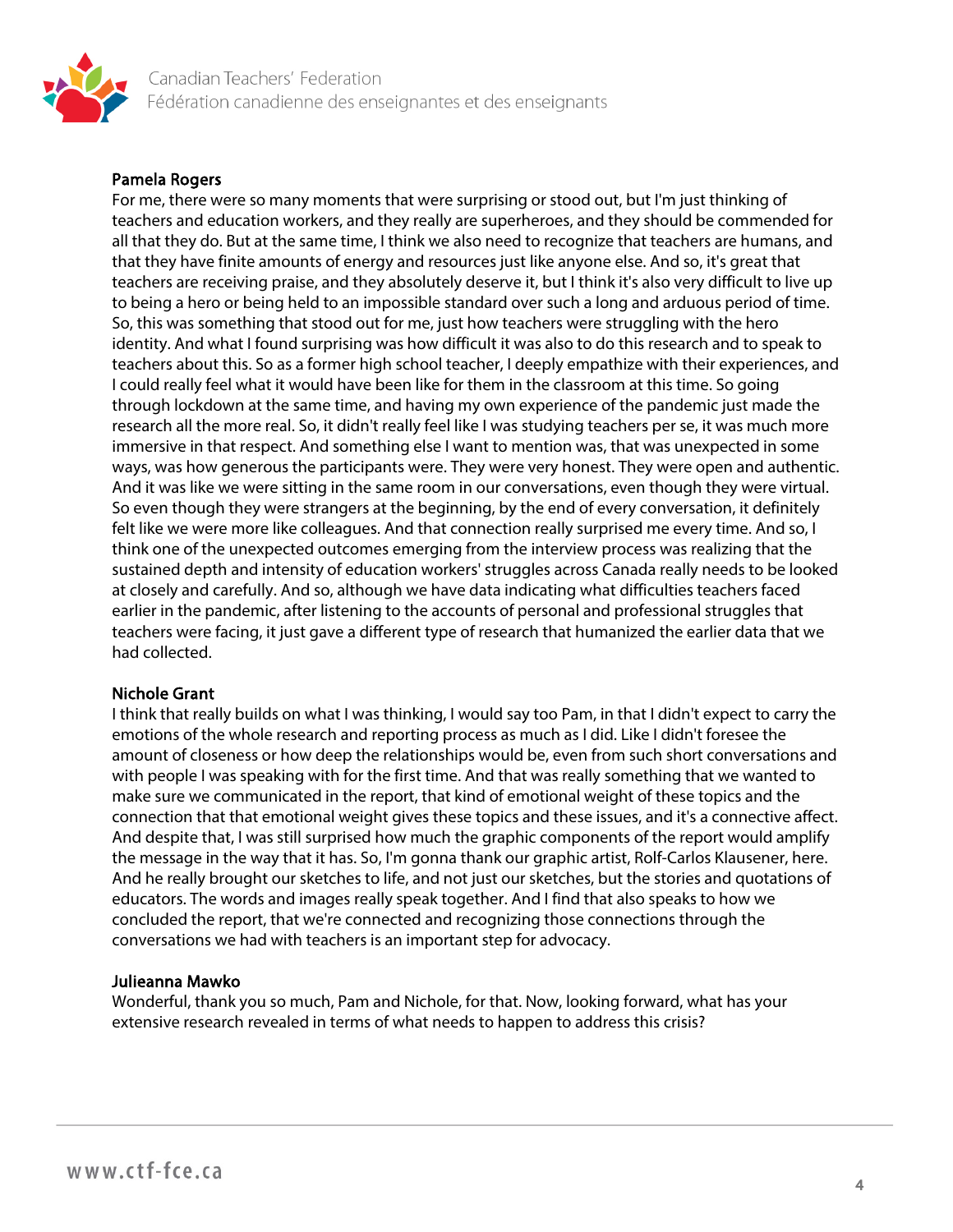

### Pamela Rogers

So, Julieanna, with our recommendations, we've been pretty consistent since our first pandemic study in June 2020. But of course, a lot of the recommendations have not, unfortunately, been implemented. So, they need to be repeated throughout the studies that we've produced. So, it's left a growing list of necessary supports for education workers that have built over time. One simple and very profound recommendation mentioned in the report is the need to listen to education workers, to value their experiences and professional expertise, and to include teachers into decision-making processes, as they're the expert problem solvers who were working in classrooms every day. And if given the chance, they would have contributed greatly to managing the educational change and alternatives throughout the pandemic that were sorely needed. And unfortunately, even though this seems to be a very, again, common sense approach to talk to the workers and consult the workers that do the work, unfortunately, that has not happened, in most cases, almost all cases. But even more broadly, I think the work culture itself needs to shift away from the expectation that teachers need to be everything to everyone at all times. And having that constant pressure on them, to fix and take on more all the time, that needs to shift. So, I think understanding the various layers of the system and its full complexity, like the ecological view that we forward in the conclusion of the report, would really help in conceptualizing how work culture plays a vital role in mental health.

### Nichole Grant

So, the ecological view that Pam just mentioned, of mental health and well-being, it moves beyond seeing certain factors as affecting teacher mental health. And ecological view sees how teachers, their immediate experience, the institutional systems and processes in which they work, as well as the society in which they live, are entangled and interconnected. So there's an outer sphere of this ecological understanding, and that would be kind of the atmosphere of education, that's an external influence and historical context about schooling, public education, as well as aspects outside of education specifically, like determinants of health. And then there would be that next middle sphere or layer that would be that kind of terrain of praxis. So when pedagogical and institutional processes, where they happen, and then where they're acted out. And that encompasses things like mandates and directives, pedagogical modalities, and health and safety protocols. And then there would be that kind of inner sphere or core, and this is the place where personal areas of teaching and being a teacher, so personal agency, coping, and the outlook and personal goals as a personal professional. And so these fears all interact to form the whole of teacher's experiences in their mental health and well-being context. So it's seeing teacher mental health in this way means that the idea of the kind of "add-in/stir-in" solutions won't work, because the culture and systems that are contributing and affecting teacher well-being and mental health aren't addressed through single resources or methods. So we need to broaden our view and have an interconnected understanding. And that's really what our research tells us.

### Julieanna Mawko

Wonderful, thank you for those next steps, Pam, and also Nichole for breaking it down and explaining those different layers. That's really helpful. Now, before President Sam Hammond joins us to weigh in, is there anything else that either of you would like to add about the research?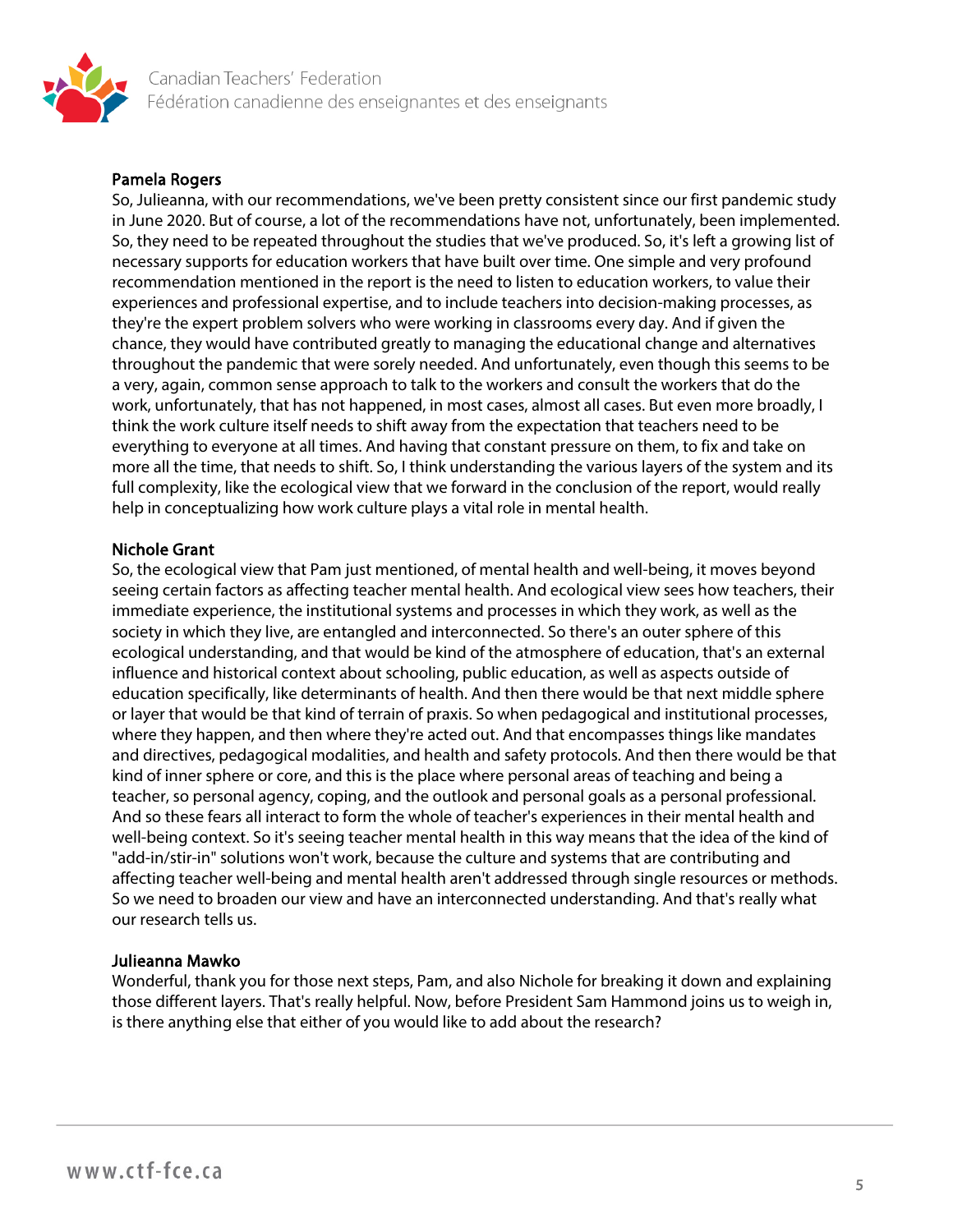

### Nichole Grant

There's so many things to speak about. But I believe I can say for both of us that we're really honored that teachers trusted us, that they took the time and space to be part of this research, and entrusted their personal stories to people that they don't know. Also, this research required a lot of planning and organizing that would not have happened, especially over lockdowns here locally, without the help and support of our admin, Sophia Dominguez Robledano, and our Co-op student at the time, Alice Prindiville-Porto, and then the amazing Linguistic services team that helped us translate all of the documents involved in this work.

#### Pamela Rogers

Definitely. And I have to add, Communications and Public Affairs team as well, who's rolled out the research over social media this week as well. But in terms of the research, I think for me, lastly, it's important to note that the strength of the research is really due to the membership. So without having members on board to participate, we wouldn't have had as much success in the surveys or the qualitative study. So really, a lot of recognition should be with our members as well. And so I think, from what we heard from teachers and education workers across the country, they've really told us similar stories, regardless of where they're teaching, whether it's grade, or province or territory, any level or any course. And so because of this, we hope it sends a strong message about the current and very tenuous culture of work in public education. Because we really need to have education workers, teachers and students' mental health and well-being at the center of the work that we do. And also, it's been a really large privilege to be part of the evidence-based advocacy work with the CTF/FCE and its members. So, thank you Julieanna.

#### Julieanna Mawko

That's great. Thank you so much, Pam, and Nichole, and thank you for taking the time to discuss your research findings. It has really shed light on a conversation that needs to be brought to the forefront. So, thank you once again for your work.

#### Pamela Rogers

Thanks so much.

### Nichole Grant

Yeah, thank you.

#### Julieanna Mawko

Now, I'm joined here with the CTF/FCE President, Sam Hammond, to talk about the report's significance and what these findings mean at the national level.

Hello Sam, thanks so much for taking the time to speak with us today.

#### Sam Hammond

My pleasure. Thanks for the invitation and thanks for doing this, it's so very important.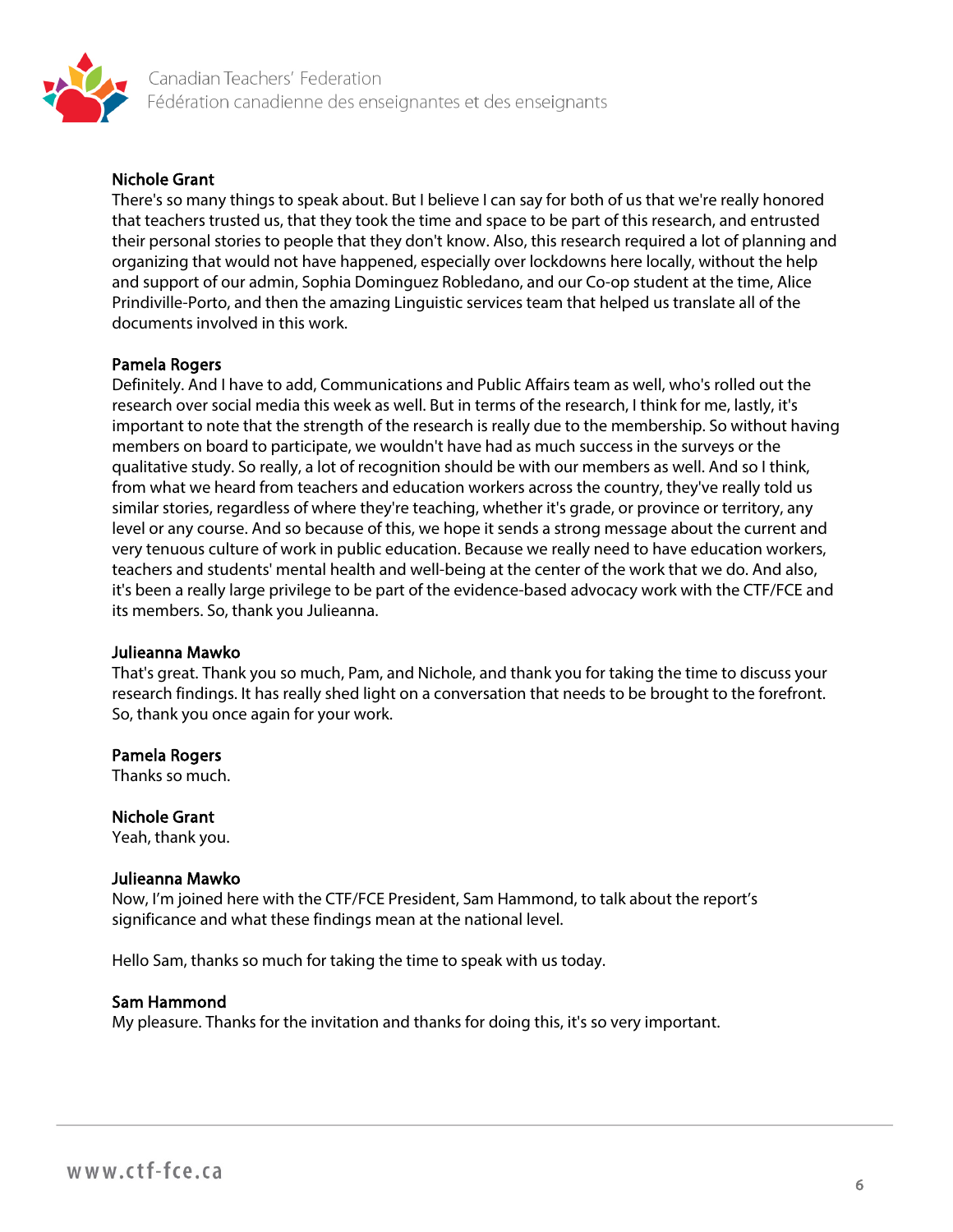

### Julieanna Mawko

So, we heard from Pam and Nichole about the research findings, but what do these findings mean for the teaching profession and publicly funded public education at large?

### Sam Hammond

What it means quite clearly is that teachers and education staff in every corner of this country are stretched to their absolute limit, that their mental health and well-being are in jeopardy. And they need more resources, and they need on the ground, immediate, consistent, supports. Educators and education staff across this country are the heart and soul of publicly funded public education. And if they're not working to their absolute maximum or have the resources and the supports to do that, everything within public education begins to crumble and students will feel that, and we'll feel that in our community. So, it's so vital that this call from teachers and education staff in this country be listened to and acted upon.

#### Julieanna Mawko

Now, based on these findings, can you tell listeners what the CTF/FCE is calling for?

#### Sam Hammond

So, we're calling for the federal government and governments across this country to work in collaboration, to support teachers and education staff at every level within the K to 12 publicly funded public education system and to do it now and not to wait any longer. We need supports and resources to better support and strengthen publicly funded education.

We need better supports and resources to assist and help educators in this country do what they need to do. Frankly, what this report tells us is that we have a national crisis on our hands and the federal government needs to step up and deal with this national crisis in conjunction with the provinces and territories.

And we think to do that, step one, the federal government should be convening a national advisory table on public education to deal with issues related to mental health and well-being of educators in this country, and students. And also, to deal with issues around Truth and Reconciliation and a national consistent curriculum, for example.

But based on the report, the immediate needs are those related to the health and well-being and the mental health and well-being of educators in this country.

### Julieanna Mawko

Thank you, Sam, for your time and for sharing your valuable insights.

### Sam Hammond

My pleasure, thank you.

#### Julieanna Mawko

After my discussion today, it is so important to have these conversations about teacher mental health, and although we are coming to the end of our episode, the conversation doesn't stop here.